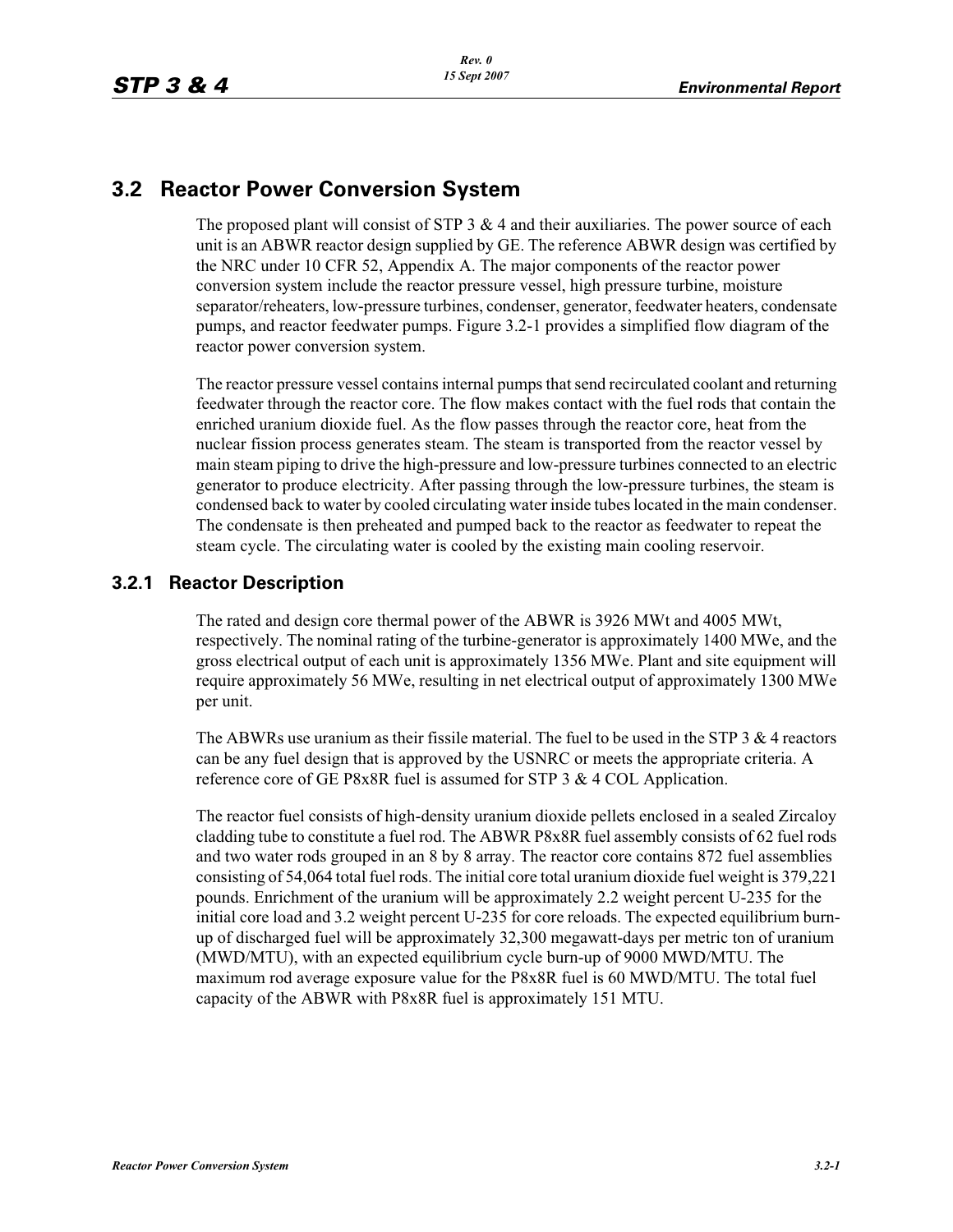## **3.2.2 Engineered Safety Features**

The engineered safety features for this plant are those systems provided to mitigate the consequences of postulated serious accidents. The features can be divided into three general groups: (1) containment systems, (2) emergency core cooling systems (ECCS), and (3) habitability systems. The ABWR design incorporates three redundant and independent divisions of ECCS and containment heat removal.

## **3.2.3 Power Conversion Systems**

The components of the power conversion systems are designed to produce electrical power using the steam generated by the reactor, condense the steam into water, and return the water to the reactor as heated feedwater, with a major portion of its gaseous, dissolved, and particulate impurities removed in order to satisfy reactor water quality requirements.

The power conversion system includes the main steam system, the main turbine generator system, main condenser, condenser evacuation system, turbine gland seal system, turbine bypass system, extraction steam system, condensate cleanup system, and the condensate and feedwater pumping and heating system. The heat rejected to the main condenser is removed by the circulating water system and discharged to the power block heat sink, main cooling reservoir. Each unit will reject approximately  $8.566x10^9$  Btu/hr of waste heat to the main cooling reservoir. The condenser has approximately  $1.104x10^6$  square feet of surface area and uses titanium or stainless steel tubes. The overall unit thermal efficiency is approximately 36%.

Steam generated in the reactor is supplied to the high-pressure turbine and the steam moisture separators/reheaters. Steam leaving the high-pressure turbine passes through a combined moisture separator/reheater before entering the low-pressure turbines. The moisture separator drains, steam reheater drains, and the drains from the two high-pressure feedwater heaters are pumped forward to the suction of the reactor feed pump by the heater drain pumps. The lowpressure feedwater heater drains are cascaded to the condenser.

The condensate pumps take suction from the condenser hotwell and deliver the condensate through filters and demineralizers, gland steam condenser, steam jet air ejector condenser, offgas recombiner condensers, and through the low-pressure feedwater heaters to the reactor feed pumps. The reactor feed pumps discharge through the high-pressure feedwater heaters to the reactor.